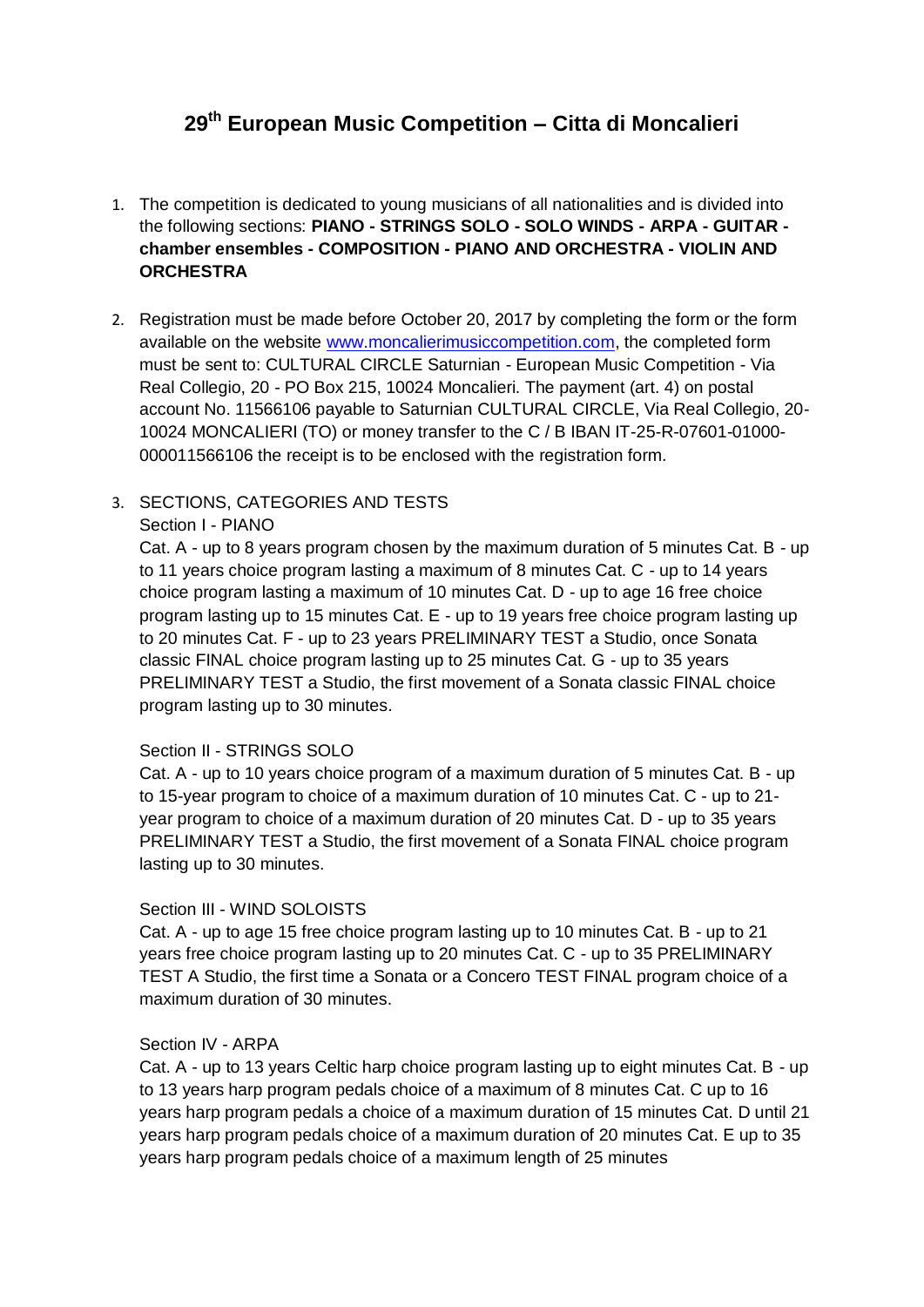#### Section V - GUITAR

Cat. A - up to a choice of a maximum duration of 13 years program than 10 minutes Cat. B - up to 16-year program to choice of a maximum duration of 15 minutes Cat. C up to 21-year program to choice of a maximum duration of 20 minutes Cat. D up to 35 years harp program pedals choice of up to 25 minutes.

Section VI - chamber groups (from duo onwards)

Cat. A - up to 15-year program to choice of a maximum duration of 10 minutes Cat. B up to 20 years choice program of a maximum duration of 20 minutes Cat. C - up to 35 years old free choice program lasting a maximum of 30 minutes.

**As age limit in Section IV considering the average age of education.**

#### Section VII - COMPOSITION

One category with no age limit

A song duration of between 5 and 10 minutes unpublished and never performed. The work must be sent in 4 copies, in a separate envelope and marked by a motto. The authors of the winning compositions will have to provide their own care the score and orchestral material made with one of the following software: "Finale", "Sibelius". The following categories are available: Cat. A - Piano Cat. B - Ensemble up to 9 tools Cat. C - Orchestra

Section VIII - PIANO AND ORCHESTRA, VIOLIN AND ORCHESTRA Cat. Only - up to 35 years PRELIMINARY TEST (with accompanist). A Concerto to be chosen among the following: - WA Mozart Piano 413 k, 414 k, 415 k, 449 k k 271 - k 211 Mozart WA Violin, 216 k, 218 k, 219 k

FINAL TEST (in a public concert with the Orchestra)

Once the concert presented in the preliminary test chosen by the Commission

#### For all Sections

Competitors must not have exceeded the age limit established for each category as of November 12, 2017.

4. REGISTRATION FEES (amounts in Euros) Section I Cat. A 45.00 Cat. B 50.00 Cat. C 55.00 Cat. D 60.00 Cat. E 70,00 Cat. F / G 80.00 Section II Cat. A 50.00 Cat. B 60.00 Cat. C 70.00 Cat. D 80.00 Section III Cat. A 60.00 Cat. B 70.00 Cat. C 80.00 Section IV Cat. A / B 50.00 Cat. C 60.00 Cat. C 70.00 Cat. D 80,00 Section V Cat. A Cat 50,00, Cat B 60.00 C 70.00 Cat. D 80,00 Section VI Cat. A Cat 60,00, 70,00 B Cat. C 80.00 Section VII Cat. Cat Unica 50.00 Section VIII. The only 90,00.

5. ACCOMPANYING PIANIST Competitors who will ask for a piano accompanist must send, together with the registration, copy of the scores and odds of 50.00.

6. The jury will be composed of directors and conservatory teachers, musicians, music critics, musicologists, music publishers, journalists.

7. Competitors will be admitted to the tests in alphabetical order.

8. Proof of identity and a copy of the performed pieces must be submitted to the